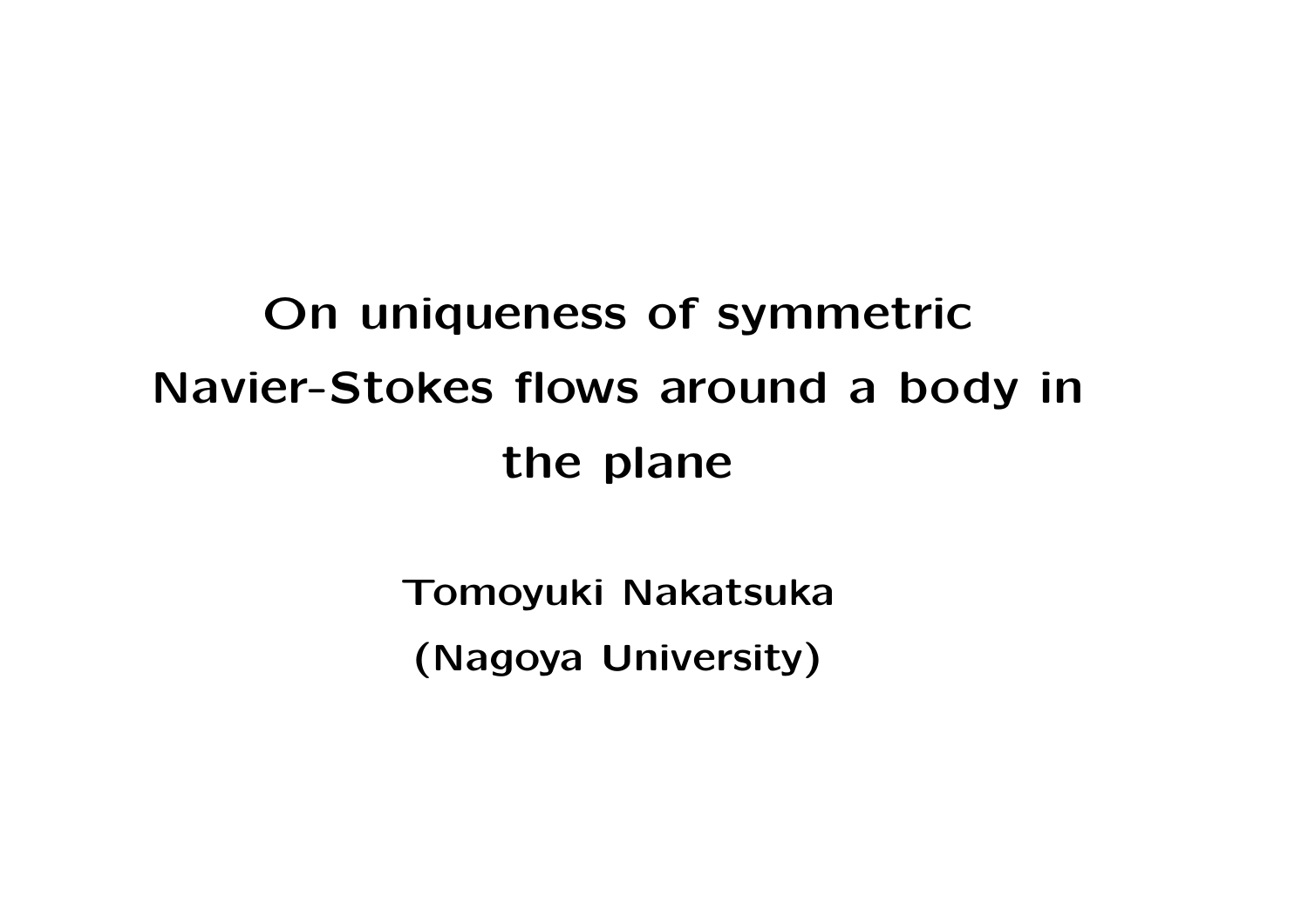**Ω: Exterior domain in** R **2 with Lipschitz boundary (NSt)**  $\sqrt{ }$  $\begin{array}{c} \end{array}$  $\begin{array}{c} \hline \end{array}$ *−***∆***u* **+** *u · ∇u* **+** *∇p* **=** *f* **in Ω***,*  $d$ **iv**  $u = 0$  **in**  $\Omega$ *,*  $u = 0$  on  $\partial\Omega$ ,  $u(x) \to 0$  as  $|x| \to \infty$ .

 $u = (u_1, u_2)$ : unknown velocity vector

*p***: unknown pressure**

 $f = (f_1, f_2)$ : given external force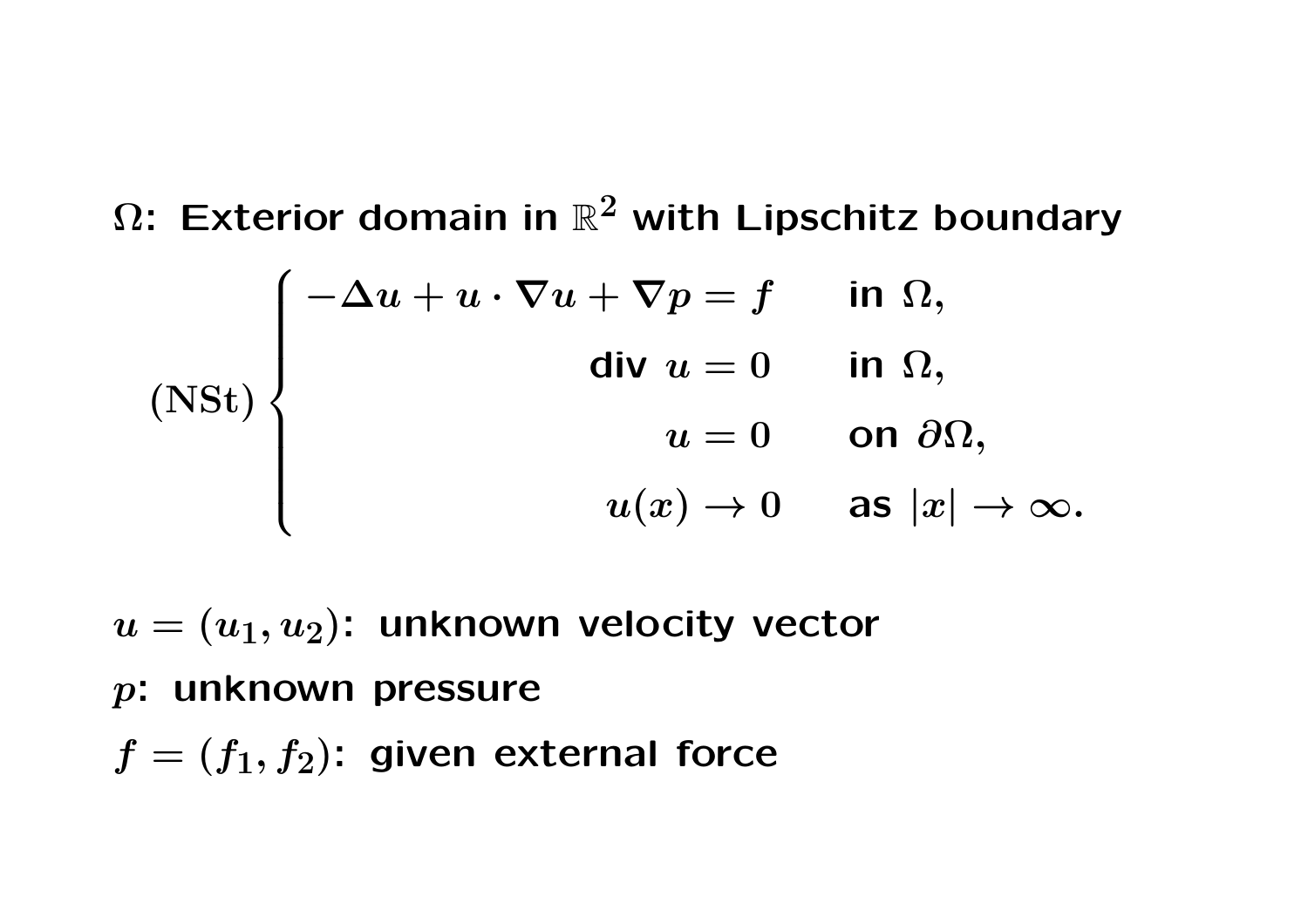**Difficulty of the problem**

- *•* **Stokes paradox (Linear theory is not useful)**
- $\bullet$   $\nabla u \in L^2(\Omega)$  does not imply  $u(x) \to 0 \,\,(|x| \to \infty)$

**We have no general theory of the existence for (***NSt***) in spite of important contributions: Leray(1933), Fujita(1961), Gilbarg-Weinberger(1974,78), Amick(1988), etc.**

**Galdi(2004), Yamazaki(2011), Pileckas-Russo(2012)**

**Symmetry**  $\Rightarrow$  **Existence of solutions to**  $(NSt)$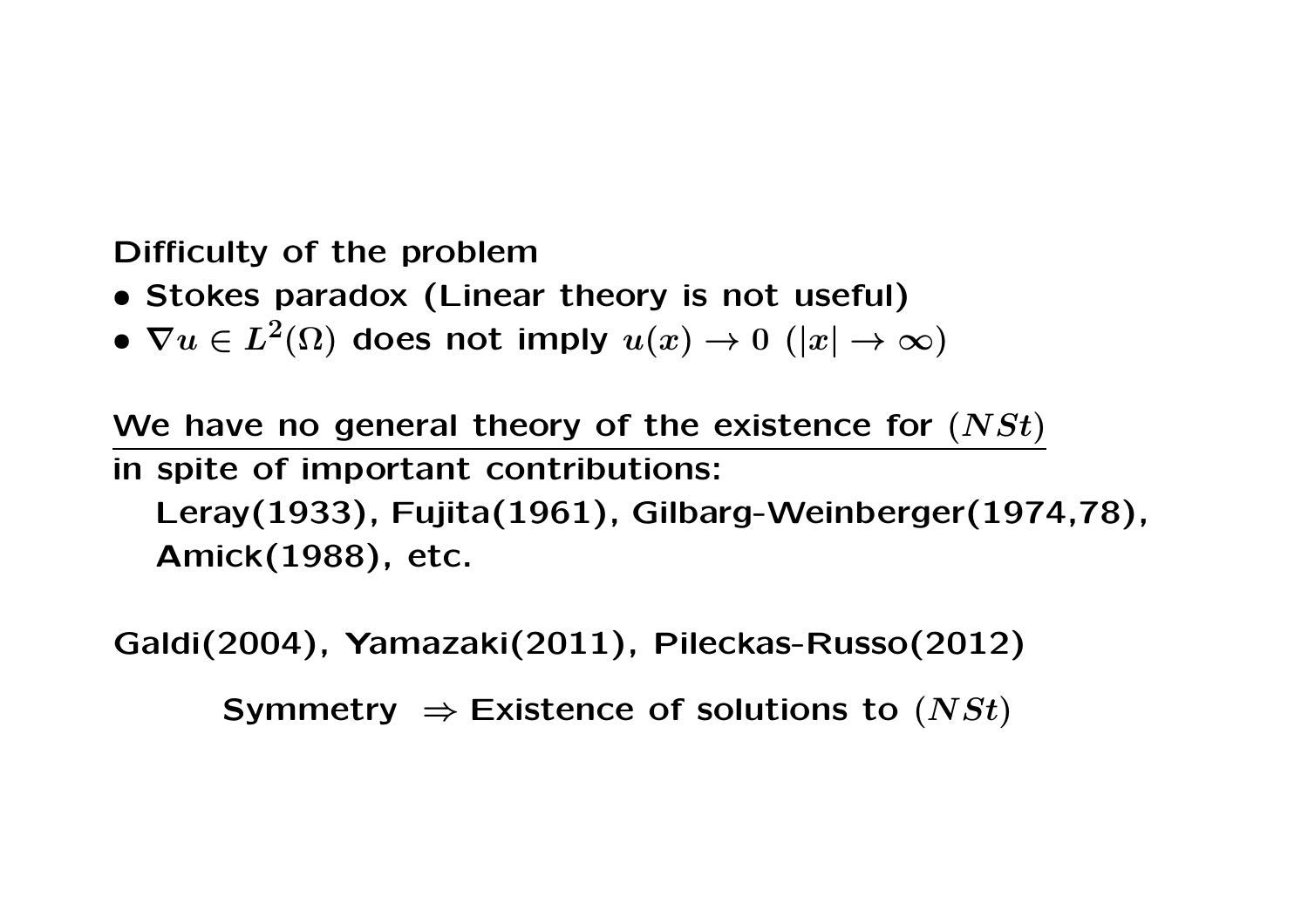## **Assumption:**

**Ω satisfies**

 $(x_1, x_2) \in \Omega \Rightarrow (x_1, -x_2), (-x_1, x_2) \in \Omega$ 

**Symmetry condition on**  $u = (u_1, u_2)$ **:** 

For each  $i = 1, 2$ , either  $u_i(x_1, x_2) = -u_i(-x_1, x_2)$  $\mathbf{u}_i(x_1, x_2) = -u_i(x_1, -x_2)$  holds.

## **Function spaces**

- $\bullet$   $C_{0,\sigma}^{\infty}(\Omega) := \{\varphi \in C_{0}^{\infty}(\Omega); \text{ div }\varphi = 0 \text{ in } \Omega\}$
- $\bullet$   $\dot{H}_{0,\sigma}^{1}(\Omega)$ : the completion of  $C_{0,\sigma}^{\infty}(\Omega)$  in the norm  $\|\nabla \cdot\|_2$
- $\bullet$   $\dot{H}_{0,\sigma}^{1,S}(\Omega):=\{u\in \dot{H}_{0,\sigma}^{1}(\Omega);\ u\ \text{is symmetric}\}$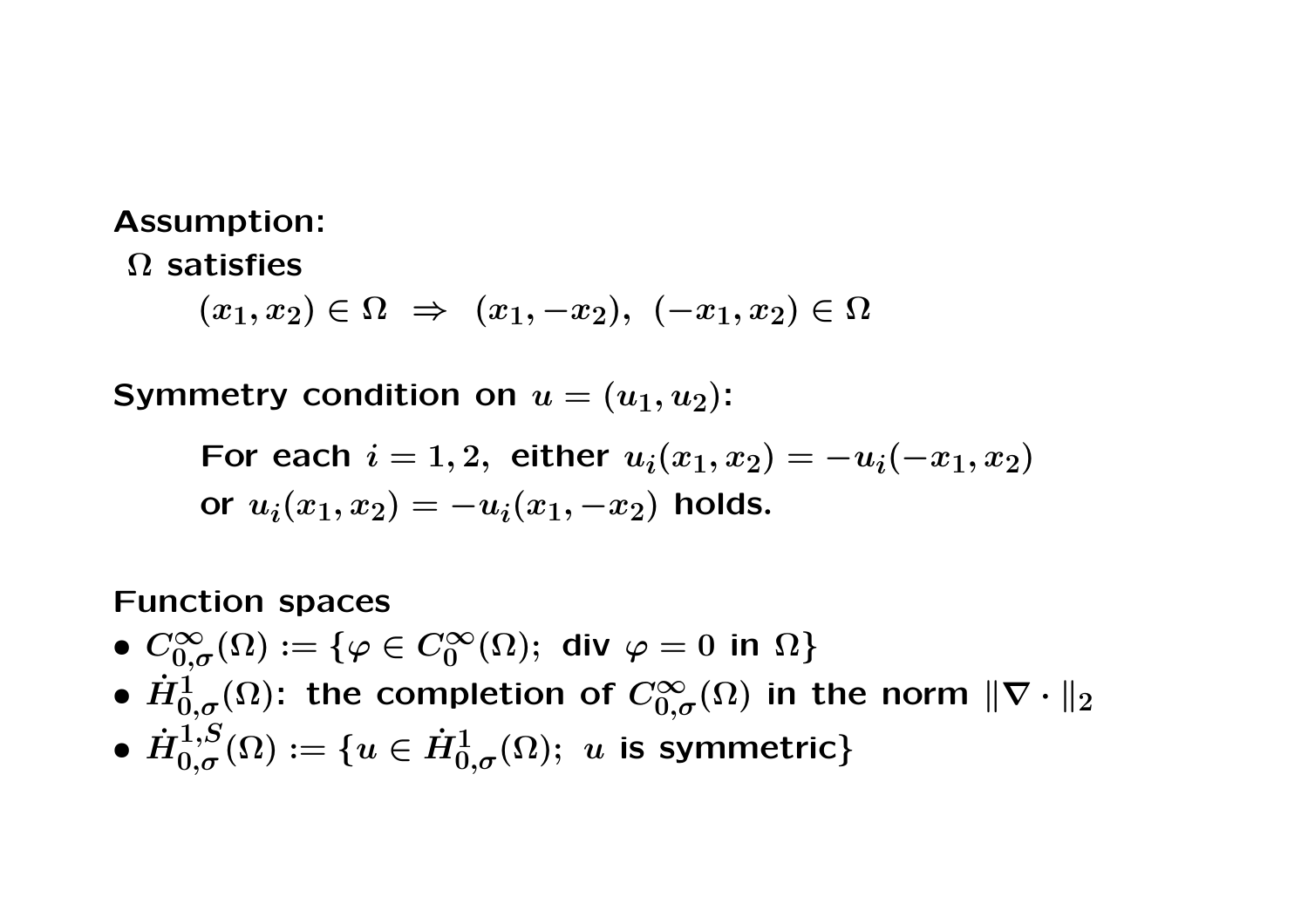**Definition.** Given  $f \in \dot{H}_{0,\sigma}^1(\Omega)^*$ , we say that a func- $\text{tion} \;\; u \;\in\; \dot{H}_{0,\sigma}^{1,S}$  $\int_{0,\sigma}^{1,\infty}(\Omega)$  is a symmetric weak solution of **(***NSt***)** if *u* satisfies

$$
(\nabla u,\nabla \varphi) + (u\cdot \nabla u, \varphi) = (f,\varphi) \text{ for } \forall \varphi \in C_{0,\sigma}^{\infty}(\Omega).
$$

*Remark* 1 (Galdi(2004), Russo(2009))*.*

$$
u\in \dot{H}_{0,\sigma}^{1,S}(\Omega)\Rightarrow \lim_{r\to\infty}\int_0^{2\pi}|u(r,\theta)|^2\,d\theta=0
$$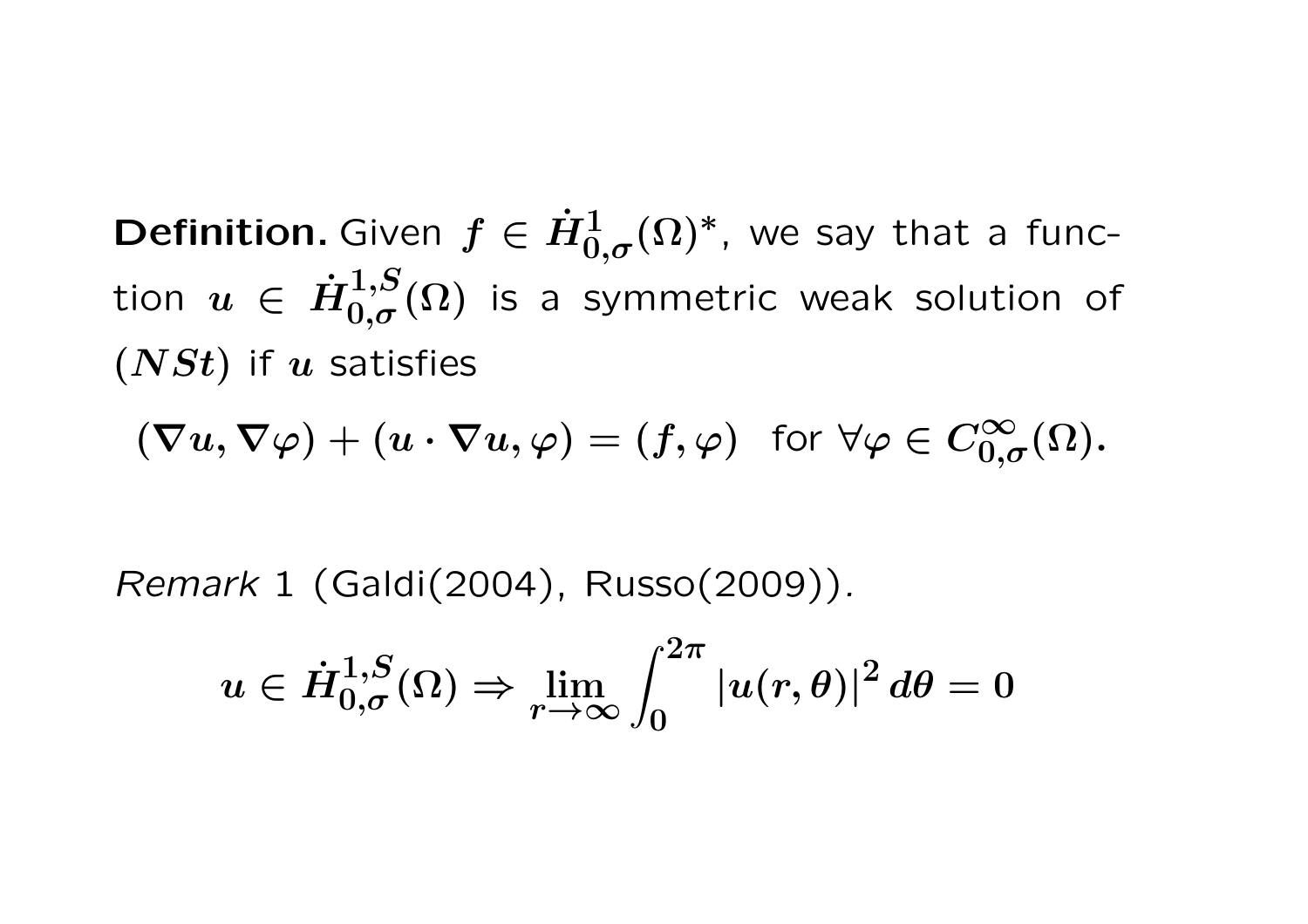**Known results**

*•* **Galdi(2004), Pileckas-Russo(2012)** Under symmetry assumption on  $f \in \dot{H}_{0,\sigma}^1(\Omega)^*$ 

*∃* **symmetric weak solution** *u ∈ H***˙ 1***,S* **<sup>0</sup>***,σ* **(Ω) with**

$$
u_1(x_1,x_2)=u_1(x_1,-x_2)=-u_1(-x_1,x_2),\\u_2(x_1,x_2)=-u_2(x_1,-x_2)=u_2(-x_1,x_2)
$$

**and the energy inequality**

$$
\|\nabla u\|_2^2 \le (f,u)
$$

*•* **Yamazaki(2011)**

**Under stronger symmetry assumption on Ω and** *f ∃* **unique symmetric solution** *u* **with**

$$
\sup_{x \in \Omega} (|x| + 1)^{\alpha} |u(x)| : \text{small} \quad (\alpha \in [1, 2]),
$$
  

$$
\nabla u \in L^r(\Omega) \text{ for } \forall r \in (1, q] \quad (q > 2)
$$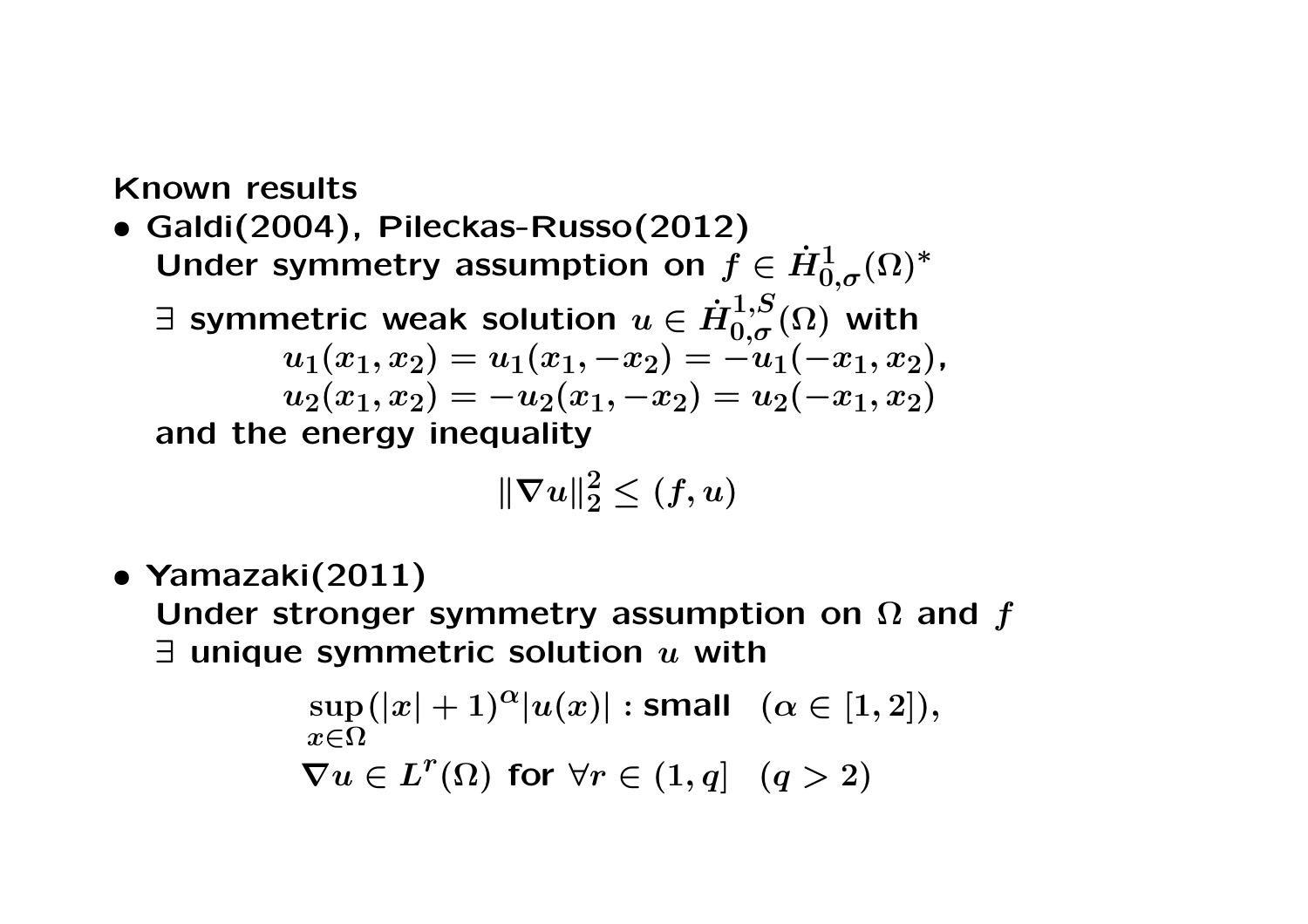$\bm{\mathsf{T}}$  **heorem.** Suppose  $u, v \in \dot{H}_{0,\sigma}^{1,S}(\Omega)$ , having the same symmetry *property, are symmetric weak solutions of* **(***NSt***)***. There exists a* constant  $\delta = \delta(\Omega)$  such that if

$$
\|\nabla u\|_2^2 \le (f,u) \quad \text{and} \quad \sup_{x \in \Omega} (|x|+1)|v(x)| \le \delta,
$$

*then*  $u = v$ .

*Remark* 2*.* As an application, we can give information on the asymptotic behavior of a symmetric weak solution such as

$$
|u(x)| = O(|x|^{-1}) \text{ as } |x| \to \infty
$$

provided that *f* satisfies the conditons imposed by Yamazaki(2011).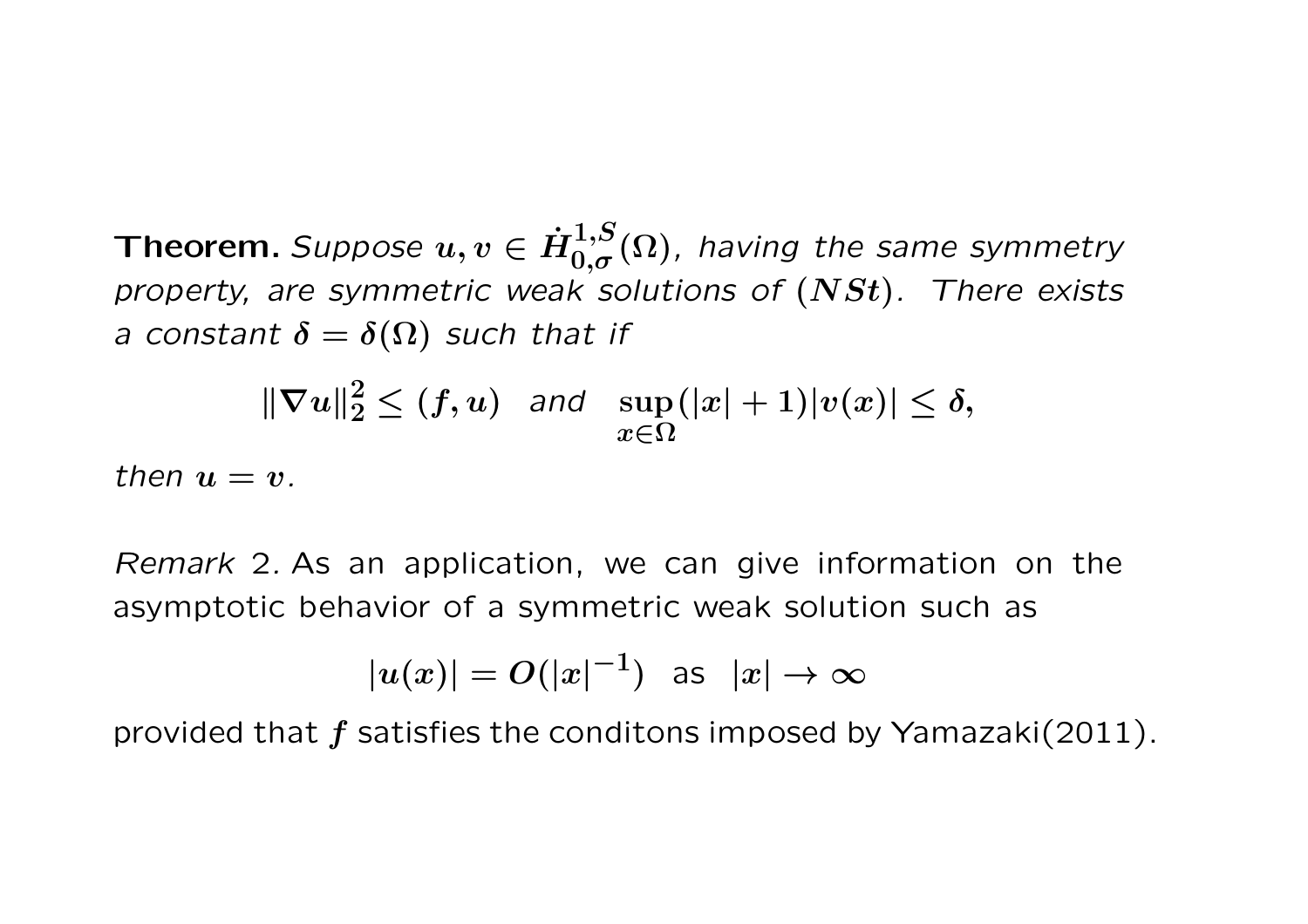**Important step in the proof**

**Take** *u* **and** *v* **as test functions in the weak form of (***NSt***).**

## **Difficulty**

Little information on the class of  $u \cdot \nabla u$ 

**Lemma 1** (Galdi(2004)). Let  $u \in \dot{H}_{0,\sigma}^{1,S}(\Omega)$ *. There exists a constant*  $C = C(\Omega)$  *such that* 

$$
\int_{\Omega}\frac{|u(x)|^2}{|x|^2}\,dx\leq C\|\nabla u\|_2^2.
$$

**By Lemma 1, we see**

$$
\left\|\frac{u}{|x|+1}\cdot\nabla u\right\|_1\le \left\|\frac{u}{|x|+1}\right\|_2\|\nabla u\|_2\le C\|\nabla u\|_2^2
$$